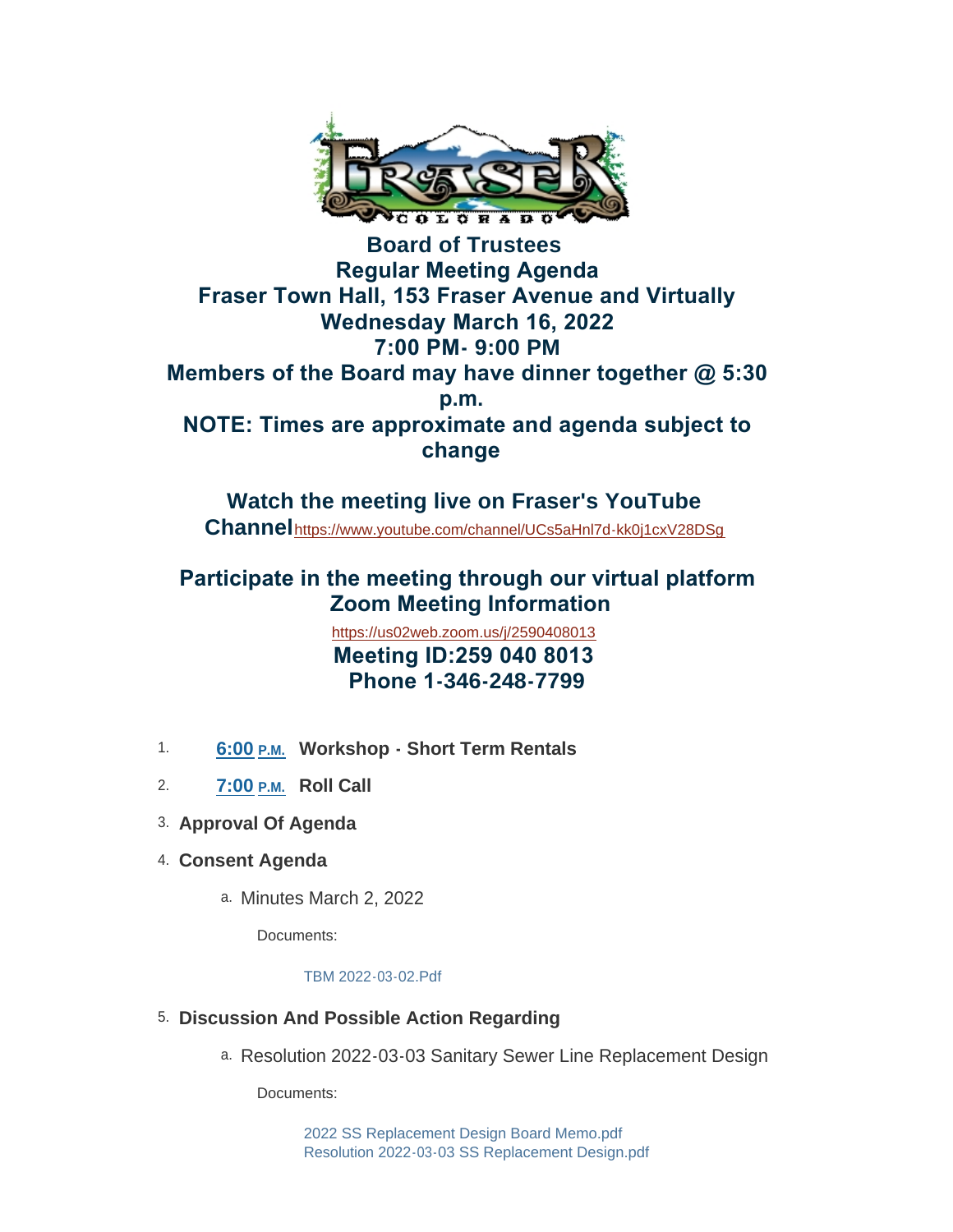[Sewer Upgrade Proposal Ver 2-17-22.Pdf](https://www.frasercolorado.com/AgendaCenter/ViewFile/Item/3898?fileID=3493) [Subcontracted Geotech Proposal.pdf](https://www.frasercolorado.com/AgendaCenter/ViewFile/Item/3898?fileID=3494) [UP Agreement 3312-26.Pdf](https://www.frasercolorado.com/AgendaCenter/ViewFile/Item/3898?fileID=3495)

- b. Water Efficiency Plan Proposal Grant Update Adam
- c. CR 522 Proposed Alignment Ed

Documents:

[CR 522 Proposed Alignment.pdf](https://www.frasercolorado.com/AgendaCenter/ViewFile/Item/3883?fileID=3484) [GRC 522 \\_ 721 FFV Pkwy SECTIONS.pdf](https://www.frasercolorado.com/AgendaCenter/ViewFile/Item/3883?fileID=3486) [Grand County Rd 522 From 73 To 5.Pdf](https://www.frasercolorado.com/AgendaCenter/ViewFile/Item/3883?fileID=3485)

d. Regional Housing Authority Intergovernmental Agreement And By-Laws

Documents:

[Grand\\_Winter Park\\_Fraser\\_Granby - Intergovernmental Agreement](https://www.frasercolorado.com/AgendaCenter/ViewFile/Item/3903?fileID=3502)  Regional Housing Authority.pdf [Grand\\_Winter Park\\_ Fraser\\_Granby\\_Housing Authority By-Laws.pdf](https://www.frasercolorado.com/AgendaCenter/ViewFile/Item/3903?fileID=3501)

#### 6. Open Forum

a) Business not on the agenda *(If you would like to request time on the agenda please contact the Town Clerk, Antoinette McVeigh at 970-726-5491 ext. 201)*

#### **Updates** 7.

a. Grand Kids Learning Center Update

Documents:

[Town Of Fraser Thank You 3-1-2022.Pdf](https://www.frasercolorado.com/AgendaCenter/ViewFile/Item/3894?fileID=3488)

2021 PD Annual Report Final b.

Documents:

[2021 PD Annual Report Final.pdf](https://www.frasercolorado.com/AgendaCenter/ViewFile/Item/3882?fileID=3483)

c. Building Report

Documents:

[Fraser Report February 2022.Pdf](https://www.frasercolorado.com/AgendaCenter/ViewFile/Item/3899?fileID=3496) [Fraser Report Janaury 2022.Pdf](https://www.frasercolorado.com/AgendaCenter/ViewFile/Item/3899?fileID=3497)

d. Committee Minutes

Documents:

[PAC 2\\_25\\_22.Pdf](https://www.frasercolorado.com/AgendaCenter/ViewFile/Item/3893?fileID=3487) [PCM 2022-02-23.Pdf](https://www.frasercolorado.com/AgendaCenter/ViewFile/Item/3893?fileID=3490)